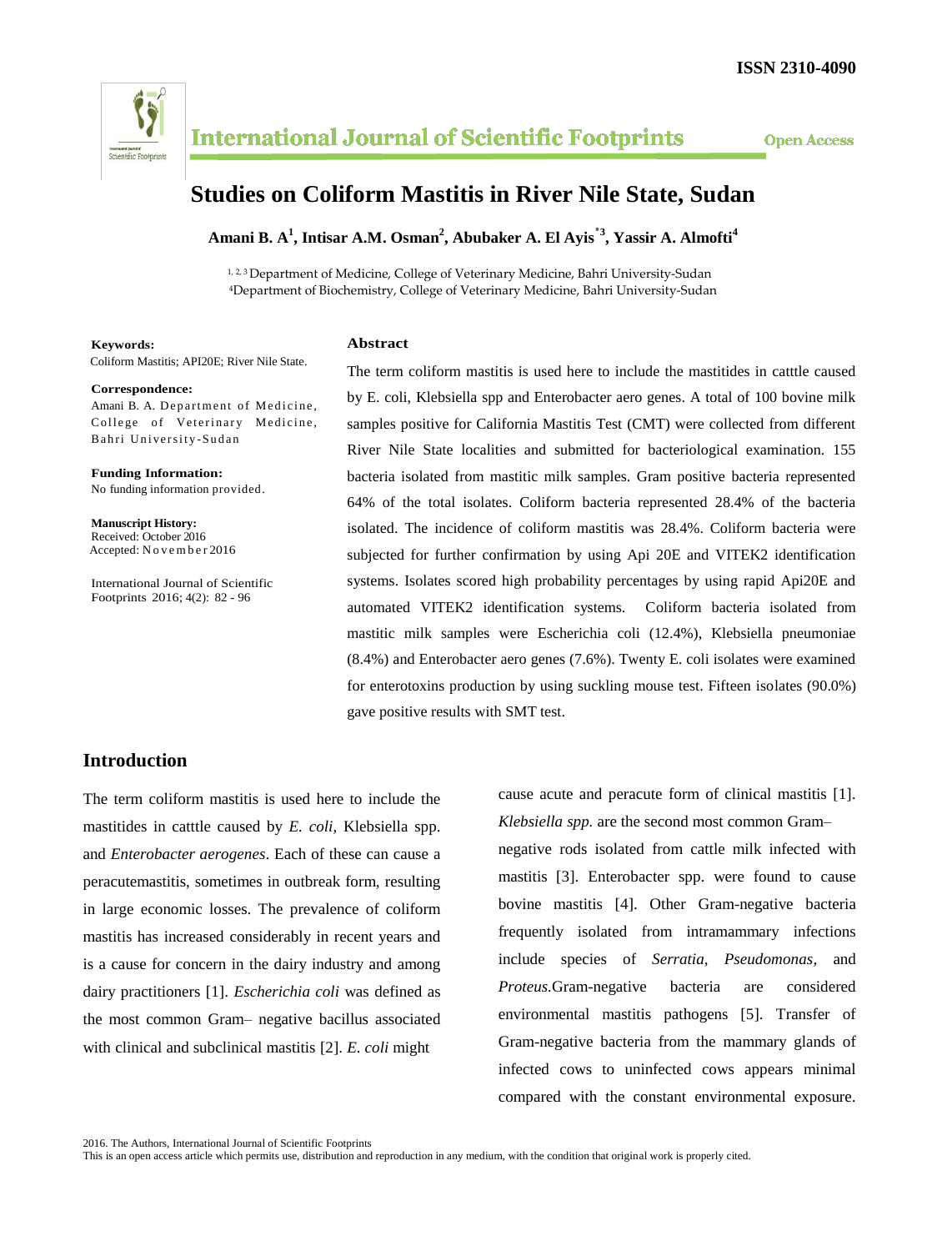Coliform bacteria occupy many habitats in the cow's environment. *Escherichia coli* are normal inhabitants of the gastrointestinal tract of warm blooded animals. Both *Klebsiella* spp. and *Enterobacter* spp. populate soils, grains, water, and intestinal tracts of animals. *Serratia marcesens* share many environmental sources with *Klebsiella* spp. and *Enterobacter* spp. *Pseudomonas* spp. and *Proteus* spp. commonly contaminate drop hoses used to wash udders before milking. Gram negative bacteria may be isolated from virtually any surface area of the cow or her surrounding and cause a host of diseases other than mastitis. Coliform bacteria are among the aetiological agents commonly responsible for infectious respiratory and urogenital diseases in dairy cows. However, the spread of Gram-negative bacteria from other regions of the body to the mammary gland via the vascular or lymphatic systems appears minimal. Intramammary infections caused by Gram-negative bacteria typically result from the bacteria traversing the teat canal and multiplying in the gland. Although the mammary gland is not considered a natural habitat for coliform bacteria, many strains are capable of surviving and multiplying in the mammary gland [1]. Adherence of *E. coli* and *K. pneumoniae* to epithelial tissue does not play a major role in the pathogenesis of bovine mastitis [6, 7]. Coliform bacteria do not appear to colonize inside the mammary gland, but multiply in the secretion without attachment to epithelial surfaces. Secretions from fully involuted mammary glands do not readily support growth and multiplication of coliform bacteria [8]. Lactoferrin is an iron binding protein that increases in mammary secretion during involution and remains elevated until colostrogenesis [9]. The ability of *E. coli*  and *K. pneumoniae* to cause mastitis is related to the ability of these isolates to overcome the inhibitory properties of lactoferrin . *Klebsiella pneumoniae* are more capable than most strains of *E. coli* to overcome the inhibitory effects of lactoferrin and infect involuted mammary glands [10]. Coliform bacteria that can multiply in the secretion of involuted glands probably overcome the effects of lactoferrin by utilization of a high affinity iron acquisition systems.

The objective of this research work was to investigate coliform bacteria implicated in bovine mastitis in River Nile State using conventional, rapid and automated systems for bacterial isolation. And to study the pathogenicity of *E. coli* isolated from matitic milk samples.

## **Materials and Methods**

### **Area of the Study**

A total of 100 bovine milk samples positive for California Mastitis Test (CMT), were collected from farms of the three localities in River Nile State (Atbara, El Damar and Barber) in River Nile State in Sudan. In the three localities samples were collected from special dairy cattle farms markets and veterinary hospitals.

#### **Sampling Procedure**

Before collection of milk samples from the tested cows, the udder was thoroughly cleaned with soap and water, rubbed dry, and the teat area was rubbed thereafter with a piece of cotton soaked in 70% alcohol . The first stream of milk was discarded. The California Mastitis Test was directly applied for quarter's milk and samples were collected from positively reacted milk into sterile bottles. Swabs were taken from hands of milkers before milking the cows. The collection of samples was at (2- 5) pm. The collected samples were put in ice box containing ice and transported to the laboratory. In most cases the time between collection and arrival to the laboratory was 1-2 hrs. In the laboratory mastitic milk samples were kept in a deep-freezer and swabs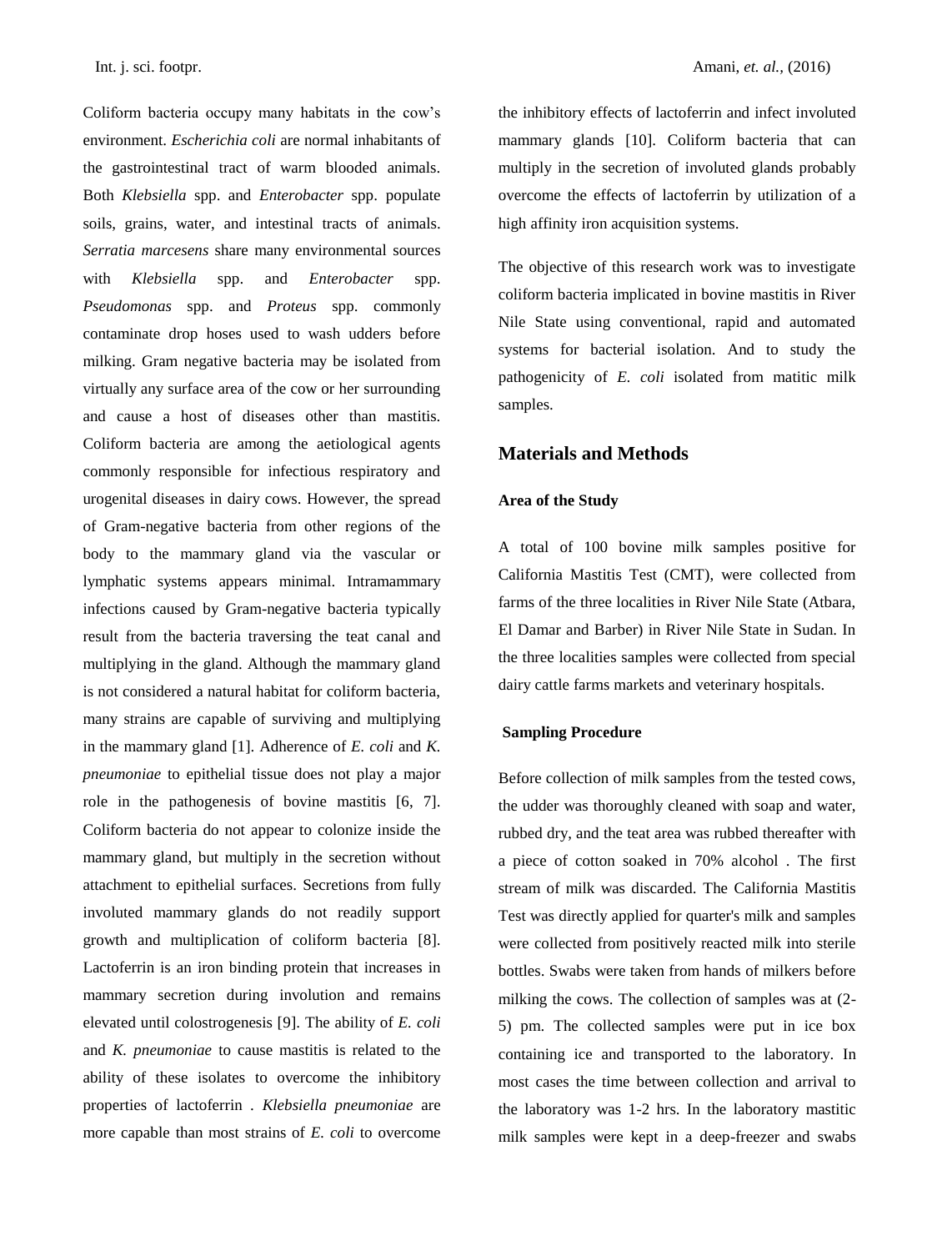Int. j. sci. footpr. Amani, *et. al.,* (2016)

were soaked in tubes containing nutrient broth and incubated at 37C. All samples were examined on the next day. On the next day mastitic milk samples were removed from the deep–freezer and left on the bench to thaw. Swabs were removed from the incubator. Samples were then cultured.

## **Isolation, Identification and Characterization of Bacterial Isolates**

All media (Oxoid media) were prepared and sterilized according to the manufacturer instructions. For the primary isolation of bacteria, a loop full milk sample was streaked onto blood agar, McConkey's agar, and nutrient agar using sterile wire loop. The cultures were incubated aerobically at 37oC for 18-24 hours. Cultures on semi-solid media were examined grossly for colonial morphology and haemolysis on blood agar. Whereas, broth media were checked for turbidity, change in colour, accumulation of gases in CHO media and for sediment formation. One half colony from each plate was used for performing gram staining. Colonies which showed Gram negative bacilli were sub-cultured on nutrient agar. Purification was based on the characteristics of colonial morphology and smear. This was obtained by sub culturing of a typical discrete colony on blood agar plate. Pure cultures were preserved on slants of blood agar and egg media at  $4^{\circ}C$ .

### **Biological and Biochemical Identification**

The purified isolates were identified as previously described [11] and [12]. The identification include: Gram's reaction, presence or absence of spores, shape of organism, motility, colonial characteristics on different media, aerobic and anaerobic growth, sugars fermentation ability and biochemical tests (staining of smear, catalase test, oxidase test, coaggulase test, oxidation fermentation test, motility test, glucose

breakdown test, fermentation of carbohydrates, urease activity, citrate utilization, gelatin hydrolysis test, nitrate reduction test).

### **API 20E (BIOMERIEUX, France)**

According to [13], API 20E is a standardized identification system for Enterobacteriaceae and other Gram-negative rods which uses 23 miniaturized biochemical tests and a data base. The API 20E strip consists of 20 microtubes containing dehydrated substrates. These microtubes are inoculated with a bacterial suspension, prepared in API 20E medium that reconstitutes the tests. During incubation metabolism produces colour changes that are either spontaneous or revealed by the addition of reagents. The reactions were read according to the reading table and the identification is obtained by referring to the analytical profile index or using the identification soft-ware. Tests included in API 20E strips were Ortho-nitro-phenylegalactoside (ONPG), Arginine (ADH), Lysine (LDC), Ornithine (ODC), Sodium citrate (CIT), Sodium thiosulphate  $(H_2S)$ , Urea (URE), Tryptophane (TDA), Indole (IND), Sodium pyruvate (VP), Kohn's gelatin (GEL), Glucose (GLU), Mannitol (MAN), Inositol (INO), Sorbitol (SOR), Rhamnose (RHA), Sucrose (SAC), D-melibiose (MEL), Amygdalin (AMY), Arabinose (ARA), Oxidase (OX), Nitrate (NO3-NO2), Motility (MOB), MacConkey growth (MAC) and Oxidation-fermentation test (OF).

The incubation boxes (trays and lids) were prepared and 5ml of distilled water was distributed into the honey–combed wells of the trays to create a humid atmosphere. The strains references were recorded on the elongated flab of the trays. The strips were removed from their packaging and placed in the incubation boxes. The organisms were sub cultured onto blood agar and incubated at  $36^{\circ}\text{C} \pm 2$  for 18–24 hours. They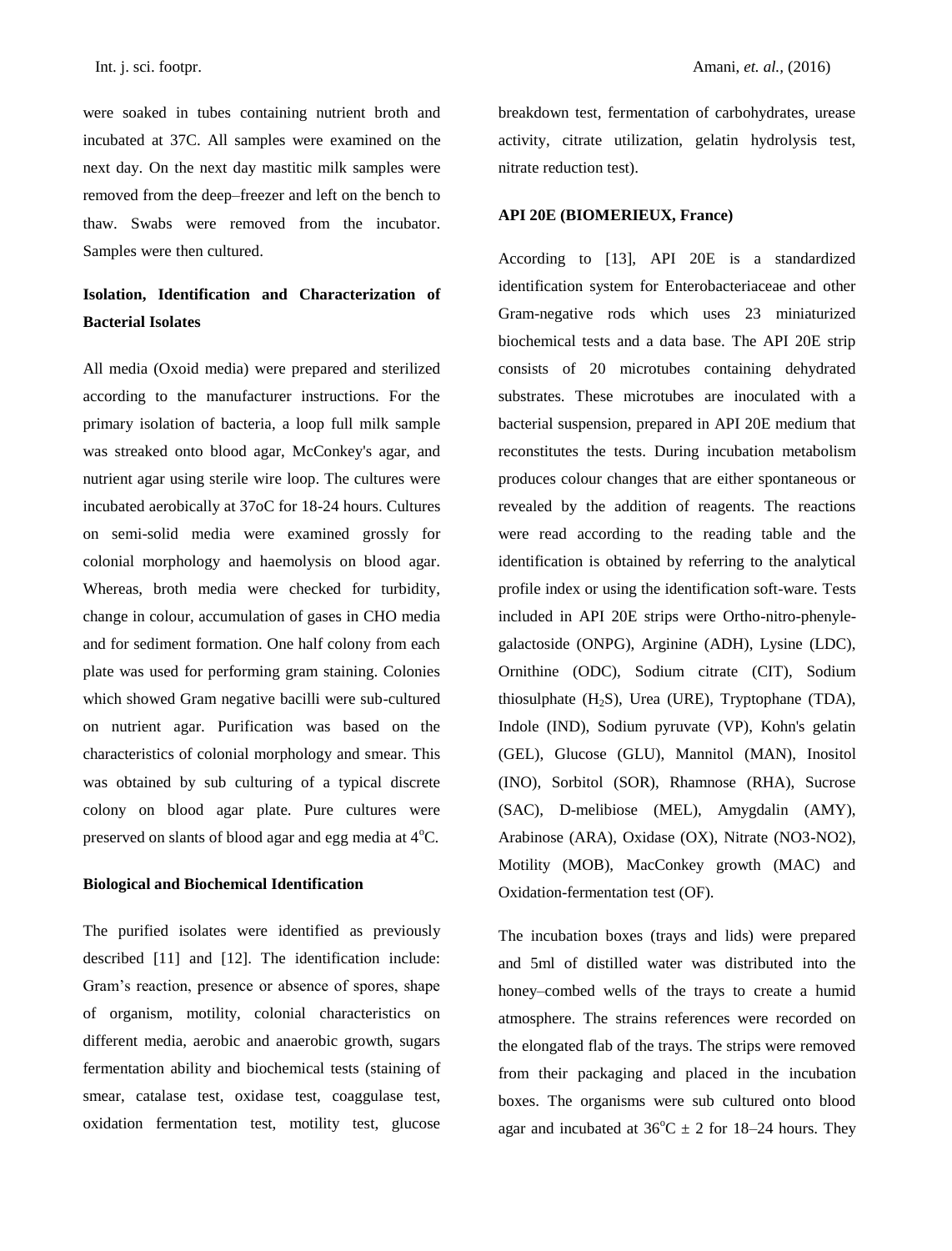were checked to be belonging to *Enterobacteriaceae* Family (morphology, Gram stain, catalase, oxidase, etc.) and they were pure cultures. Ampoles of API 20E medium were opened and homogeneous bacterial suspension prepared. These suspensions were used immediately after preparation. Both tubes and cubules were filled with the inoculated API 20E media by using a pipette. Anaerobiosis was ensured in the ADH, LDC, ODC, URE and  $H_2$ Stests by filling the cupules with mineral oil to form a convex meniscus. The incubation boxes were closed and incubated at  $36^{\circ}$ C  $\pm$  2 for 18–24 hours. After the incubation period, the reaction was developed by adding one drop of each of the following reagents and then results were read by referring to the reading tables.

### **VITEK 2 (BIOMERIEUX, France)** [14]

The identification card for Gr –ve bacilli (ID-GNB card) for the vitek 2 system is a 64-well plastic card containing 41 fluorescent biochemical tests, including 18 enzymes tests for aminopeptidases and aminosidases. Substrates used for detection ofaminopeptidases are usually coupled with 7-aminomethylcoumarin (7AMC); substrates for detection of aminosidases are usually coupled with 4 methylumbelliferone (4MU). The 18 tests substrates are as follows: 4MU-α-arabino-pyranoside, 4-MU-α-Dgalactoside, α-L-glutamic acid-7AMC, 4MU-β-Dcellobiopyranoside,4MU-β-D-galactoside, 4MU-β-Dglucoside, 4MU-β-D-glucuronide, 4MU-β-D-Mannopyranoside, 4MU-N-acetyl-β-D-glucosaminide, 4MU-N-acetyl-β-D- galactosaminide, 4MU-β-D-

xyloside, glutaryl- glycyl-arginine-7AMC, γ-Lglutamic acid-7AMC, 4MU-phosphate, L-proline-7AMC, L-pyroglutamic acid-7AMC, L-lysine-7AMC and Z-arginine-7AMC.Furthermore, the ID-GNB card includes 18 fermentation tests (adonitol, L-arabinose, D-cellobiose, D-galacturonate, D-glucose, glucose-1phosphate, D-glucuronate, inositol, 5-kito-gluconate, D-maltose, D-mannitol, D-melibiose, palatinose, Draffinose, L-rhamanose, sucrose, D-sorbitol and Dtrehalose, 2 decaboxylase tests (Ornithine and lysine), and miscellaneous tests (urease and utilization of malonate and tryptophane deaminase). A sterile plastic stick applicator was used to take pure colonies from culture media and transfer a sufficient number of them to plastic test tubes. Test tubes contained about 3.0 ml of sterile saline to suspend the microorganism in. After mixing by shaker in order to produce a homogenous suspension of bacteria, the turbidity of suspension was adjusted to (0.50-0.63 MacFarland) by adding proper amounts of saline or bacteria. The density (turbidity) of the suspension was checked by using ATB 1550 densiometer (biomerieux). The time between preparation of the suspension and card filling was less than 30 minutes. GN cards were loaded (inoculated) with bacterial suspensions using a vacuum chamber in machine. Test tubes containing the samples were placed into a cassette (a special test tube rack) and the identification card was placed in the neighboring place while inserting the transfer tube into the corresponding suspension tube. The cassette could accommodate up to 10 test tubes. The filled cassette was placed into a vacuum chamber station inside the vitek 2 analyzer machine. The vacuum was applied then the air was recharged into the station, the bacterial suspension was forced through the transfer tube into micro-channels that filled all the test wells. Inoculated cards were passed by a mechanism, which cut off the transfer tube and sealed the card prior to loading into the circular incubator. The incubator could accommodate up to 60 cards. The card was automatically filled by a vaccum device and automatically sealed. It was manually inserted in the viteck 2 reader-incubater module (incubator  $T^{\circ}$ , 35.5°C). and every card automatically subjected to a kinetic fluorescence measurement every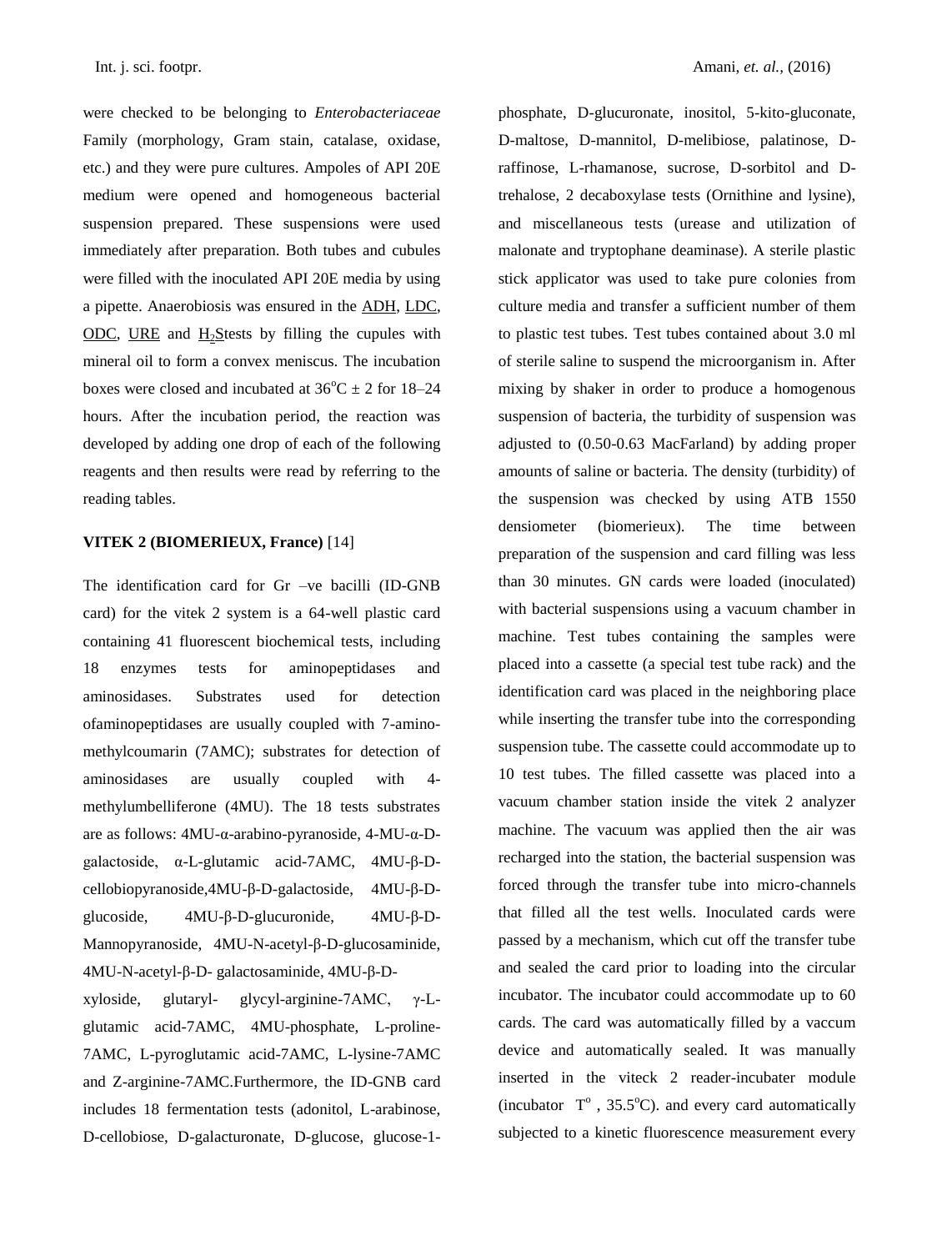15 minutes. All used cards were automatically discarded in waste container. The results were interpreted by the ID-GNB database after the incubation period.

## **Detection of STa Enterotoxin by Suckling Mouse Test (SMT):**

This biological method described by [15] and standardized by [16]. The principal of the test is that, the injection of STa preparation into the stomach of 2-4 days old suckling mouse causes fluid accumulation in the intestine. Volumes of 100ml of Brain Heart Infusion Broth in 100ml conical flasks were inoculated with a loop swept lightly a cross several colonies of *E. coli* grown on blood agar plates. The flasks were incubated in a water path shaker (100rpm) at  $37^{\circ}$ C for 24 hours. The broth cultures were coldly  $(4^{\circ}C)$ centrifuged at 4000rpm for 15 minutes and the supernatant was collected. This supernatant constituted the STa which was aseptically stored at  $4^{\circ}$ C before use. Two days after birth infant mice were inoculated with 0.1ml STa into the stomach using a special canula. After inoculation the mice were kept at room temperature for 4 hours and then decapitated or killed. The abdomen was opened (after killing of mice); the small intestines were examined for distension and then removed by forceps. The intestines were then weighted using a sensitive balance and the ratio of gut weight to the body weight was calculated. Ratios of less than 0.070 were considered negative. Those in range of 0.070-0.090.were considered doubtful positive and those over 0.090 were positive.

## **STATISTICAL ANALYSIS**

Statistical analysis was done through Microsoft office Excel 2007.

## **Results and Discussion**

A total of 100 CMT positive mastitic milk were collected from different localities of River Nile State.

### **Isolated Bacteria from Mastitic Milk Samples**

According to the cultural characteristics, bacterial morphology, biochemical reactions results, API 20E and VITEK2 systems results, a total of 155 microorganisms were isolated from mastitic milk samples. Gram negative bacteria represented 36% of the total isolates (figure 1). Coliform bacteria included *Escherichia coli* (12.4%), *Klebsiella pneumoniae*  (8.4%) and *Enterobacter aerogenes* (7.6%)(figure 2).

#### **API 20E Strips**

*E. coli*, *Klebsiella pneumoniae* and *Enterobacter aerogenes* isolates were selected randomly, inoculated into API 20E strips and incubated aerobically at 37C for 24hrs. There results are shown in table (2) with different identification percentages. Their tests were read according to the interpretation table.

### **VITEK 2 Identification System**

*E. coli*, *Klebsiella pneumoniae* And *Enterobacter aerogenes* isolates were selected randomly and inserted into VITEK2 automated identification system. According to interpretation results isolates scored high probability percentages (Table 3).

### **Suckling Mouse Test Results**

Twenty *E. coli* isolates were selected randomly and examined for their production of STa. Weight of intestines, weight of residual carcasses and calculated mean ratios for tested isolates were shown in table (4). A mean ratio of 0.09 or over was considered positive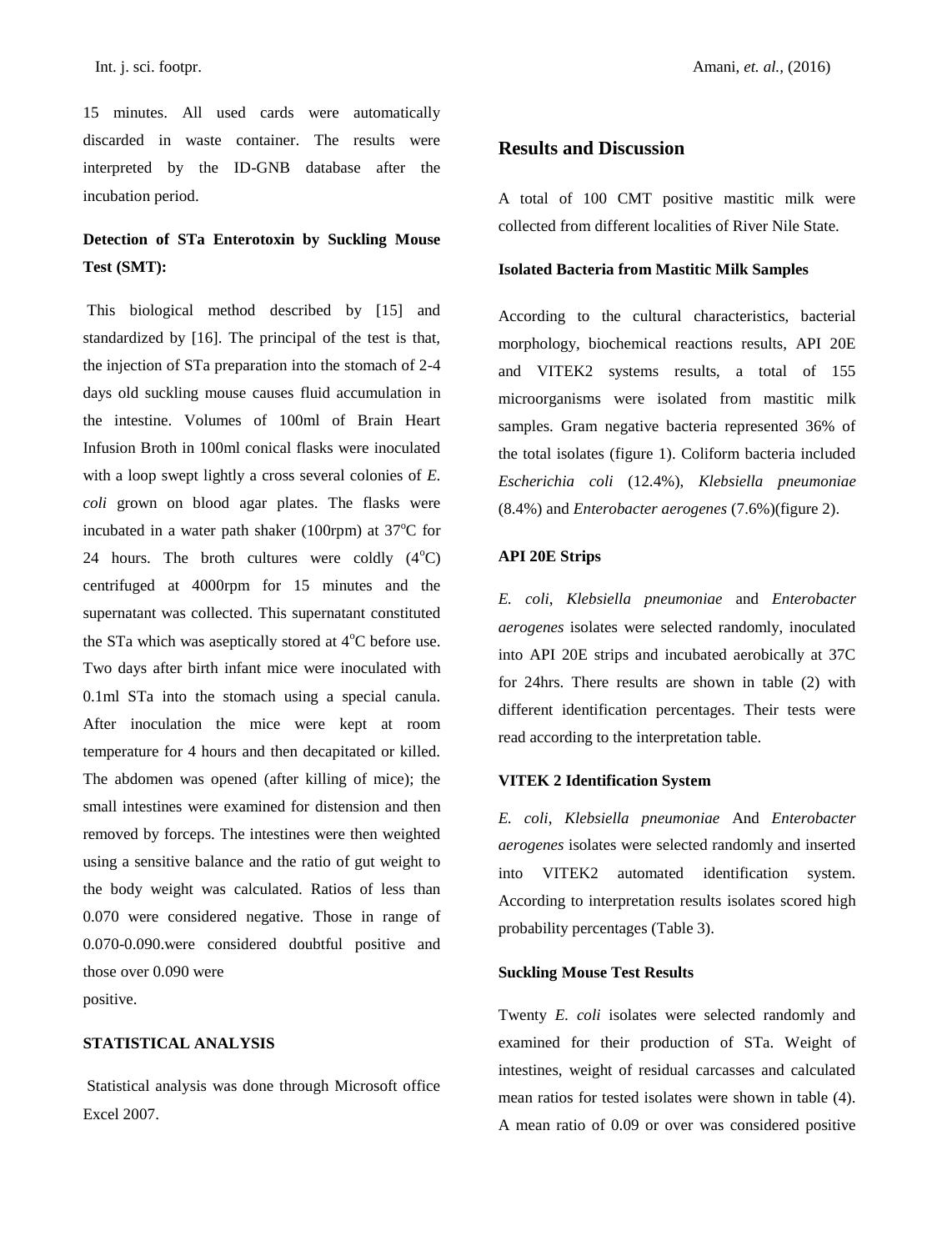and ratios less than 0.09 were negative results. Fifteen isolates (90.0%) gave positive results with SMT test.

| Table 1 Number of Milk Samples Collected From Different Farm |  |
|--------------------------------------------------------------|--|
|--------------------------------------------------------------|--|

| <b>Farms</b>    | <b>No. of Samples</b> |  |
|-----------------|-----------------------|--|
| Omer Amir       | 10                    |  |
| Barbar          | 12                    |  |
| El Damer        | 20                    |  |
| El Damar market | 10                    |  |
| Abdelrahman     | 10                    |  |
| Alaa Eldin      | 10                    |  |
| Atbara hospital | 10                    |  |
| Research center | 8                     |  |
| Akram           | 10                    |  |
| Total           | 100                   |  |
|                 |                       |  |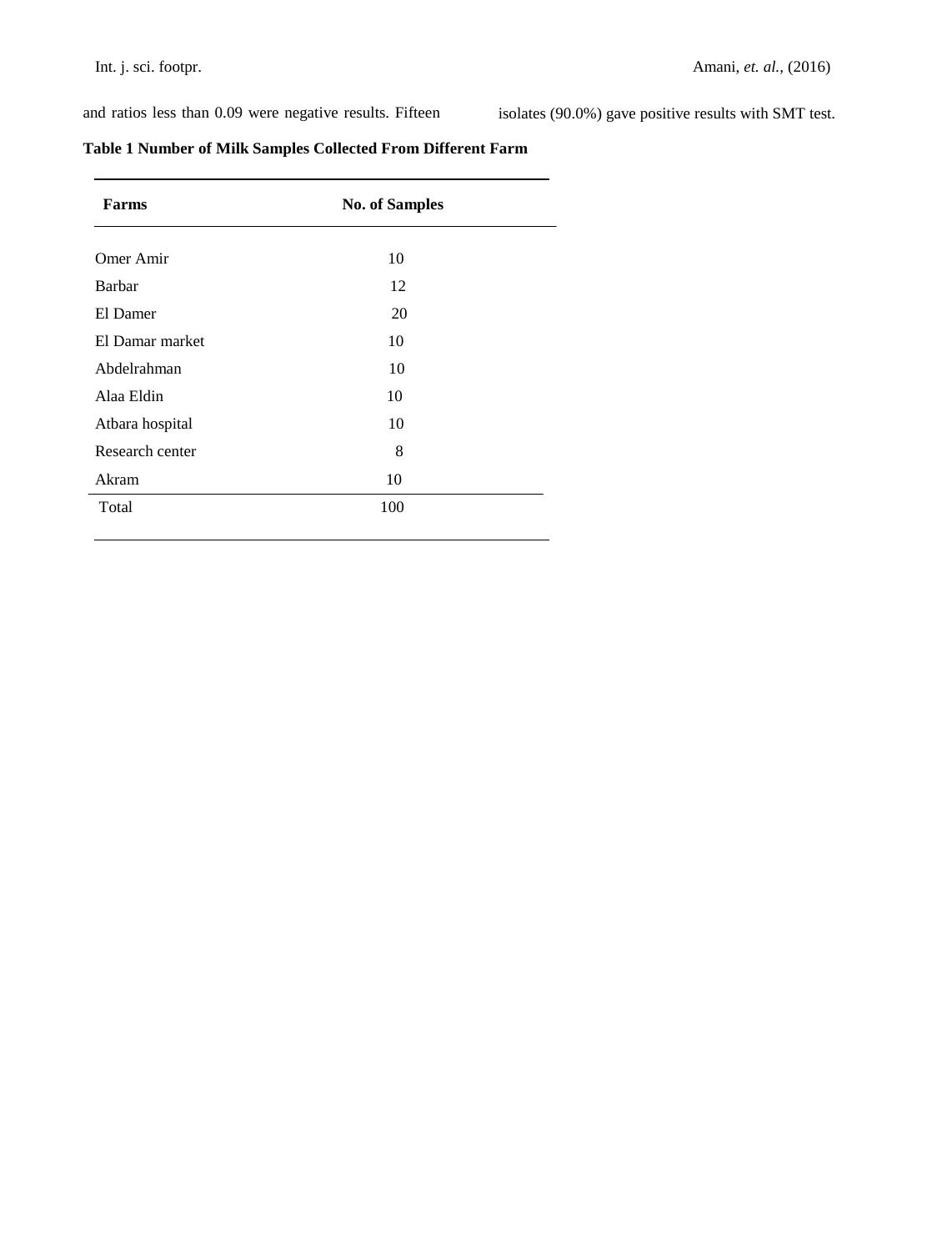| <b>Tests</b>         |        | E. coli |        | Klebsiella pneumoniae Enterobacter aerogenes |
|----------------------|--------|---------|--------|----------------------------------------------|
| Ortho-Nitro-         |        |         |        |                                              |
| Phenyle-             |        |         |        |                                              |
| Galactoside          | (ONPG) |         | $^{+}$ | $^{+}$                                       |
| Arginine             | (ADH)  |         |        |                                              |
| Lysine               | (LDC)  | $+$     | $^{+}$ | $+$                                          |
| Ornithine            | (ODC)  | $+$     |        |                                              |
| Na Citrate           | (CIT)  |         | $+$    | $+$                                          |
| Na Thiosulfate       | (H2S)  |         |        |                                              |
| Urease               | (URE)  |         | $+$    |                                              |
| Tryptophane          | (TDA)  |         |        |                                              |
| Indol                | (IND)  | $+$     |        |                                              |
| Voges-Proskauer (VP) |        |         | $^{+}$ | $^{+}$                                       |
| Gelatinase           | (GE)   |         |        |                                              |
| Glucose              | (GLU)  | $+$     | $+$    | $^{+}$                                       |
| Mannitol             | (MAN)  | $+$     | $+$    | $+$                                          |
| Inositol             | (INO)  |         | $+$    | $+$                                          |
| Sorbitol             | (SOR)  | $+$     | $+$    | $+$                                          |
| Rhamanose            | (RHA)  | $+$     | $+$    | $+$                                          |
| Sucrose              | (SAC)  | $^{+}$  |        | $+$                                          |
| Melibiose            | (MEL)  | $+$     | $+$    | $+$                                          |
| Amygdalin            | (AMY)  |         |        | $+$                                          |
| Arabinose            | (ARA)  | $^{+}$  | $^{+}$ | $+$                                          |
| Nitrate reduction    | (NIT)  |         |        | $+$                                          |
| Identification (%)   |        | 99.0    | 98.7   | 98.3                                         |

## **Table 2 API 20E Identification System Results of the Isolated Coliform Bacteria**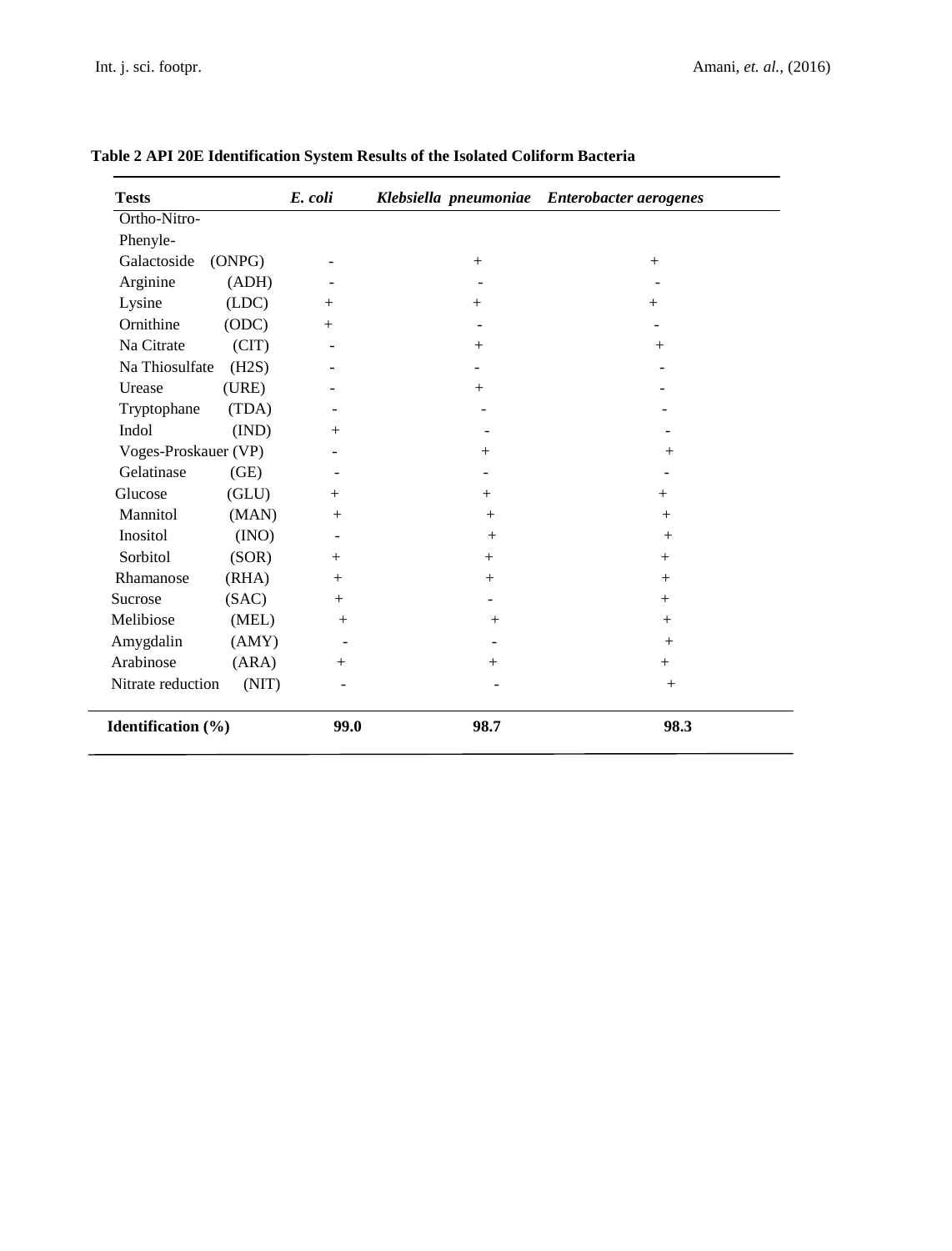| <b>Tests</b>    | E. coli        |        | Klebsiella pneumoniae Enterobacter aerogenes |
|-----------------|----------------|--------|----------------------------------------------|
| 2 APPA          |                |        |                                              |
| $10 H_2S$       |                | $+$    |                                              |
| 17 BGLU         |                | $+$    | $+$                                          |
| 23 ProA         |                |        |                                              |
| 33 SAC          |                | $^{+}$ | $+$                                          |
| <b>40 ILATK</b> | $+$            | $+$    | $+$                                          |
| 46 GlyA         |                |        |                                              |
| 58 O129R        | $+$            |        | $+$                                          |
| 3 ADO           |                |        |                                              |
| 11 BNAG         |                |        |                                              |
| 18 dMAL         | $+$            | $+$    | $^{+}$                                       |
| 26 LIP          |                |        |                                              |
| 43 dTAG         |                |        |                                              |
| 41 AGLU         |                | $^{+}$ | $^{+}$                                       |
| 47 ODC          | $^{+}$         |        |                                              |
| 59 GGAA         |                |        |                                              |
| 4- PyrA         |                | $^{+}$ | $\mathrm{+}$                                 |
| 12 AGLTp        |                |        |                                              |
| 19 dMAN         | $+$            | $+$    | $+$                                          |
| <b>27 PLE</b>   | $\overline{a}$ |        |                                              |
| 35 dTRE         | $+$            | $+$    | $+$                                          |
| 42 SUCT         | $^{+}$         | $^{+}$ | $^{+}$                                       |
| 48 LDC          | $+$            |        |                                              |
| 61 IMLTa        |                |        |                                              |
| <b>5 IARL</b>   |                |        |                                              |
| 13 dGLU         | $^{+}$         | $^{+}$ | $^{+}$                                       |

## **Table 3 VITEK2 System Results of the Isolated Coliform Bacteria**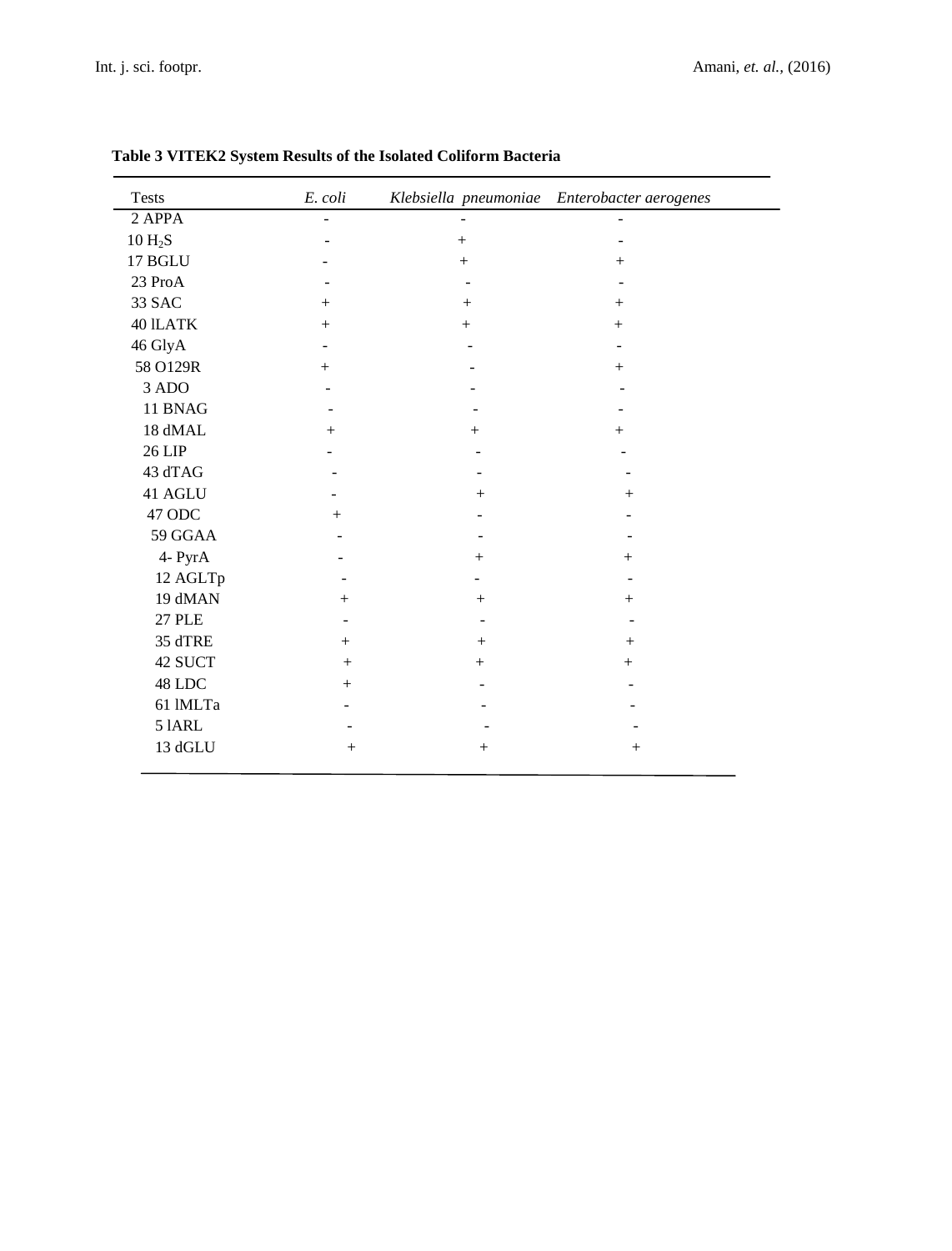| <b>Tests</b>    | E. coli                  | Klebsiella pneumoniae | Enterobacter aerogenes |
|-----------------|--------------------------|-----------------------|------------------------|
| 20 dMNE         | $+$                      | $+$                   | $+$                    |
| 29 TyrA         |                          |                       |                        |
| 36 CIT          |                          | $+$                   | $^{+}$                 |
| 43 NAGA         |                          |                       |                        |
| 53 1HISa        |                          |                       |                        |
| 62 ELLM         | $+$                      | $+$                   | $+$                    |
| 7 dCEL          |                          | $^{+}$                |                        |
| 14 GGT          |                          |                       |                        |
| 21 BXYL         |                          |                       | $+$                    |
| <b>31 URE</b>   |                          | $^{+}$                |                        |
| <b>37 MNT</b>   |                          |                       |                        |
| 44 AGAL         | $+$                      |                       | $^{+}$                 |
| <b>56 CMT</b>   | $+$                      | $+$                   | $^{+}$                 |
| 64 ILATa        | $\overline{\phantom{a}}$ |                       |                        |
| 9 BGAL          | $+$                      | $+$                   | $+$                    |
| <b>15 OFF</b>   | $^{+}$                   | $^{+}$                |                        |
| 22 Balap        |                          |                       |                        |
| 32 dSOR         | $+$                      | $+$                   | $+$                    |
| 39 5KG          | $+$                      | $+$                   | $+$                    |
| 45 PHOS         |                          |                       |                        |
| 57 BGUR         | $\ddot{}$                | $+$                   | $\ddot{}$              |
| Probability (%) | 99.0                     | 98.3                  | 97.0                   |

Table 3 (continued)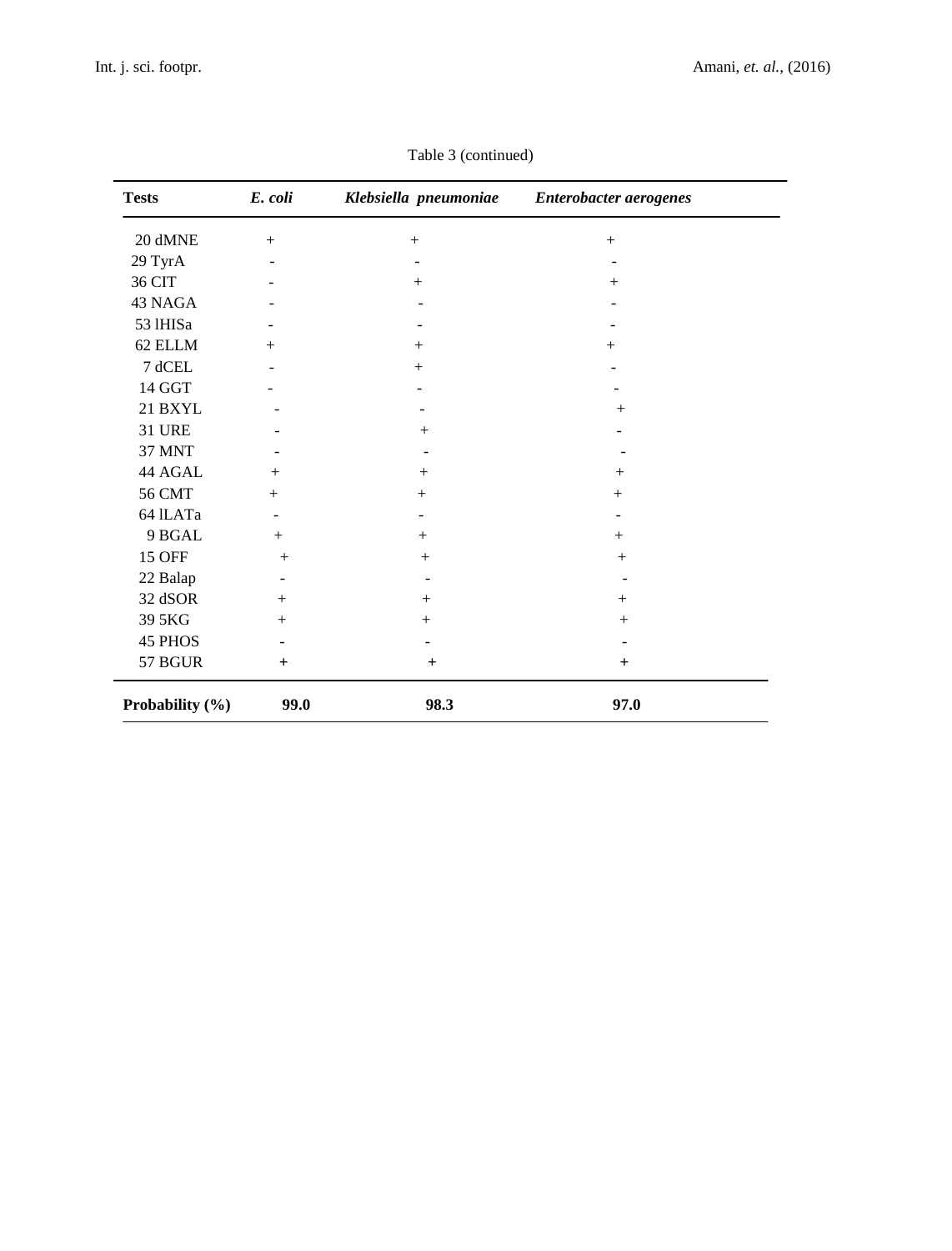| E. coli isolates        | <b>Intestinal weight</b> | Carcass weight | Ratio |  |
|-------------------------|--------------------------|----------------|-------|--|
| $\mathbf{1}$            | 0.096                    | 1.000          | 0.096 |  |
| $\boldsymbol{2}$        | 0.216                    | 1.304          | 0.165 |  |
| 3                       | 0.322                    | 1.322          | 0.244 |  |
| $\overline{\mathbf{4}}$ | 0.212                    | 1.468          | 0.212 |  |
| 5                       | 0.146                    | 1.000          | 0.146 |  |
| 6                       | 0.332                    | 1.692          | 0.196 |  |
| 7                       | 0.091                    | 1.192          | 0.076 |  |
| 8                       | 0.242                    | 1.416          | 0.170 |  |
| 9                       | 0.174                    | 1.124          | 0.154 |  |
| 10                      | 0.027                    | 1.184          | 0.022 |  |
| 11                      | 0.292                    | 1.486          | 0.197 |  |
| 12                      | 0.218                    | 1.276          | 0.171 |  |
| 13                      | 0.356                    | 1.532          | 0.232 |  |
| 14                      | 0.101                    | 1.224          | 0.083 |  |
| 15                      | 0.264                    | 2.080          | 0.127 |  |
| 16                      | 0.099                    | 1.225          | 0.080 |  |
| 17                      | 0.660                    | 1.312          | 0.503 |  |
| 18                      | 0.082                    | 1.620          | 0.078 |  |
| 19                      | 0.146                    | 1.016          | 0.144 |  |
| 20                      | 0.184                    | 1.04           | 0.176 |  |

## **Table 4 Detection of STa Enterotoxin Produced by** *E. coli* **Isolates Using Suckling Mouse Test (SMT)**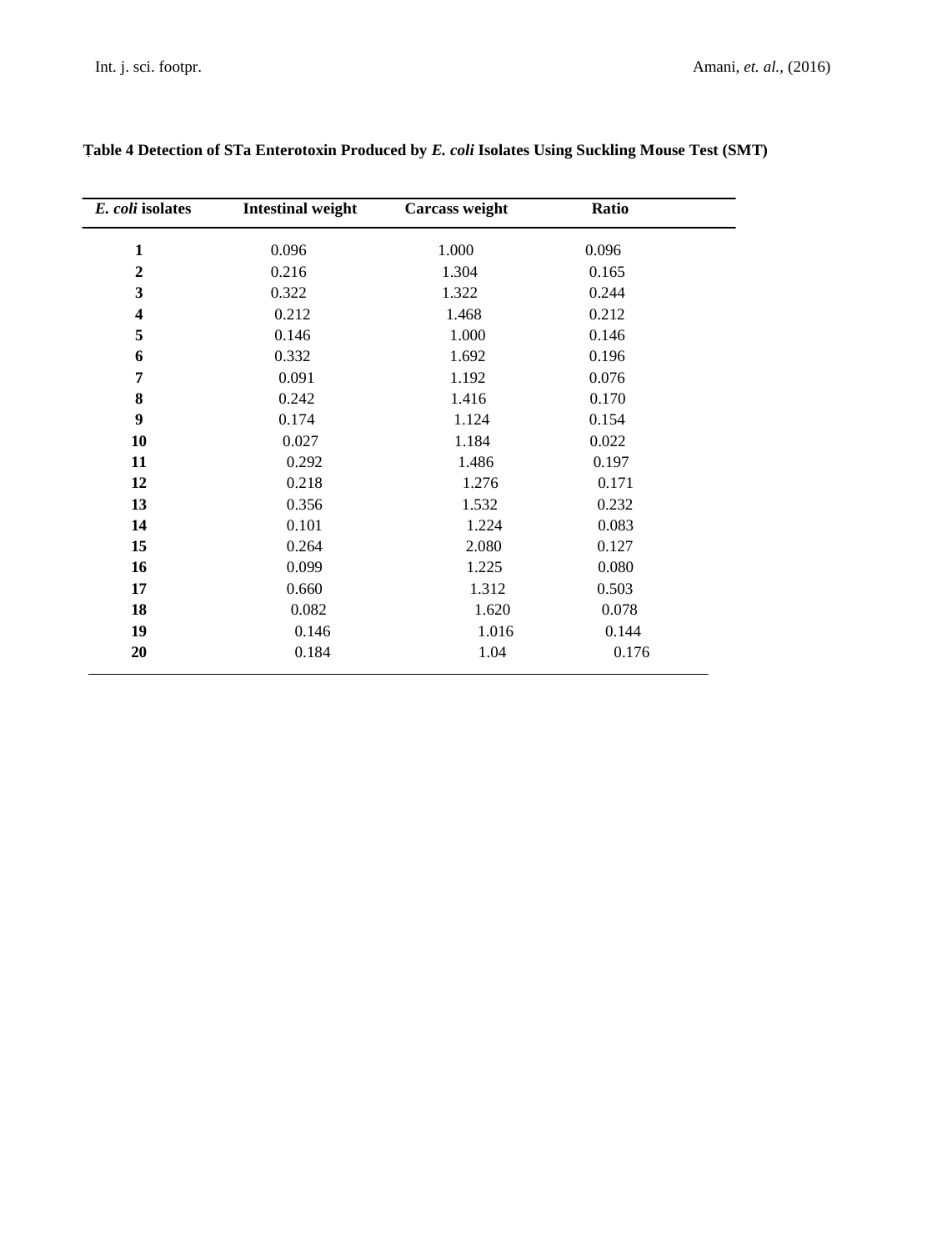

## **Figure 1 Gram Positive and Gram Negative Bacteria Isolated From Mastitic Milk Samples**



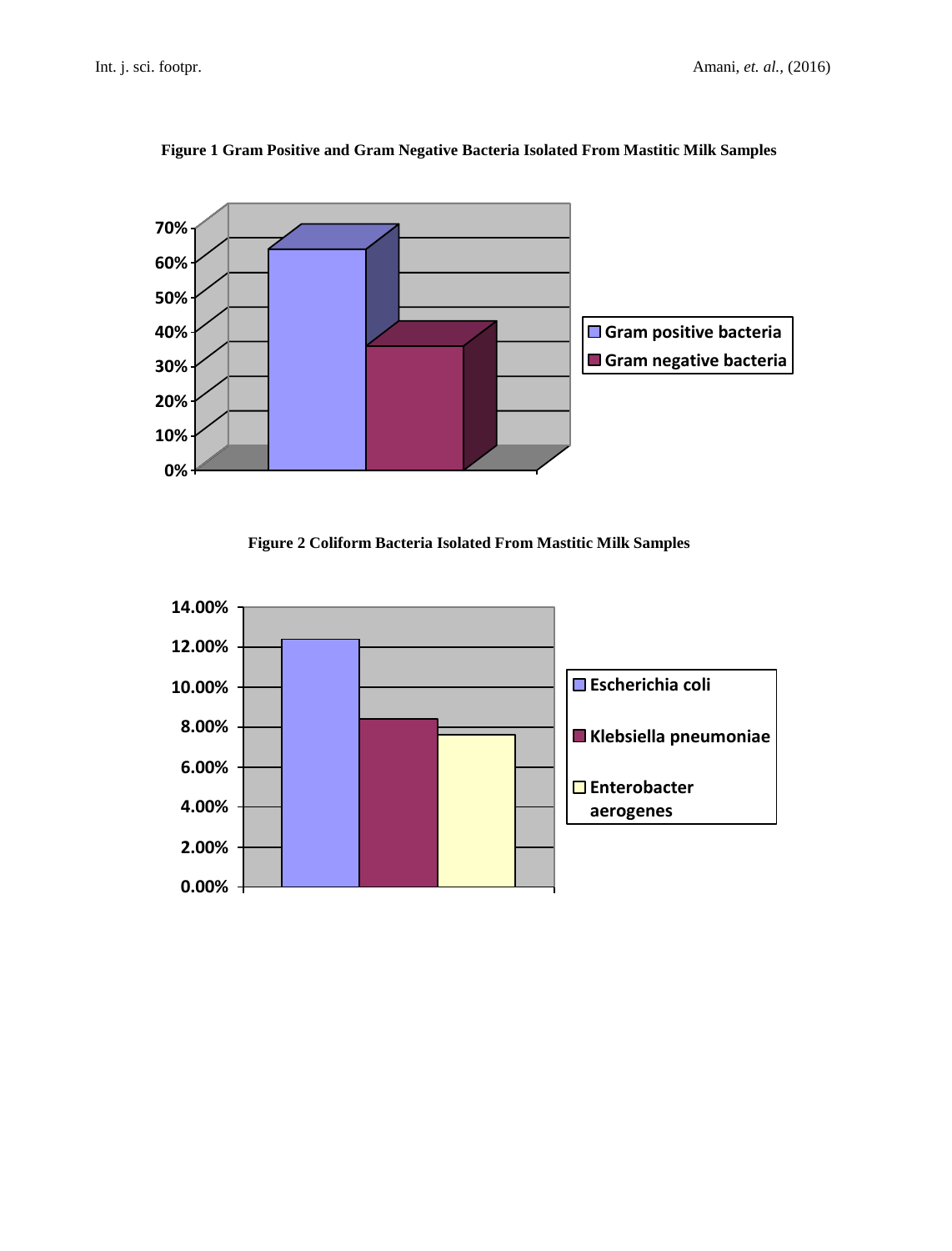inserted into VITEK2 automated identification system. They scored high probability percentages and there were slight variations in the results of their biochemical tests. Although the results of biochemical reactions revealed many differences between isolates strains, they fulfilled the requirements for identification by VITEK2 system [24, 25]. The present findings showed that VITEK2 system as an automated system provided very good and trustable accuracy and reproducible results as shown in repeated samples of same source. Economic studies estimate a good future for automated systems in microbiology lab [26- 27]. Isolation of *E. coli* doesn't necessarily means the presence of the disease unless, virulence factors are identified i.e. toxins and/or fimbrial antigen [28, 29-30]. In this study 20 randomly selected *E. coli* isolates were tested by the suckling mouse test (SMT) for production of heatstable (STa) enterotoxin. The result of SMT in this report is in accordance with [31] who found that 85.7% of isolated *E. coli* produced STa enterotoxin. The reliability of the suckling mouse was also confirmed by [32]. Nevertheless this disagrees with [33] who stated that the infant mouse test is unsatisfactory as a method for detection of STa enterotoxins.

## **Conclusion**

This study clearly revealed the high incidence rate of coliform mastitis (28.4%). The study also revealed that *E. coli* is the predominant fungal spp. isolated from bovine mastitic milk samples in River Nile State. Moreover, *E. coli* is involved in bovine mastitis. Other coliform bacteria found in mastitic milk samples in this study included *Klebsiella pneumoniae* and *Enterobacter aerogenes,* which are responsible for bovine mastitis. Rapid API20E and automated Vitek2 systems provided very good and trustable accuracy and

total of 100 bovine milk samples positive for CMT, were collected from farms of the three localities in River Nile State in River Nile State. 155 bacteria isolates were isolated from the samples. Gram positive bacteria represented 64% of the isolated bacteria and gram negative represented 36%. [18] found that, coliform bacteria are responsible for 30-40% of subclinical cases of bovine mastitis. In thisColiform bacteria included *Escherichia coli* (12.4%), *Klebsiella pneumoniae* (8.4%) and *Enterobacter aerogenes* (7.6%). According to [1] who mentioned that *Escherichia coli* was defined as the most common Gram– negative bacillus associated with peracute, clinical and subclinical forms of mastitis. *Klebsiella pneumoniae* was the second coliform bacteria isolated in this study and that was found by [19]. *Enterobacter aerogenes* came in third place of the isolated coliform bacteria. [4] found that *Enterobacter aerogenes* causes bovine mastitis. For the identification of the isolates API 20E strips were used. They showed different identification percentages ranging from 99.8% to 89.8%. Slight variations in the biochemical behavior of the microorganism may be attributed to variations in the genetic constituents of different stains resulting in different phenotypic characteristics. These genetic variations may be of chromosomal or plasmid origin [20, 21]. In both circumstances, transfer of genetic material between strains of the same species does occur through different mechanisms. These findings generally fulfilled the API 20E requirements for identification as *E*. *coli* [22, 23]. Isolates were selected randomly and

Coliform pathogens generally account for the majority of peracute cases of clinical mastitis in a herd. Specifically, *E. coli* and *K. pneumoniae* are the coliform species most commonly isolated from intramammary infections and clinical mastitis [17]. A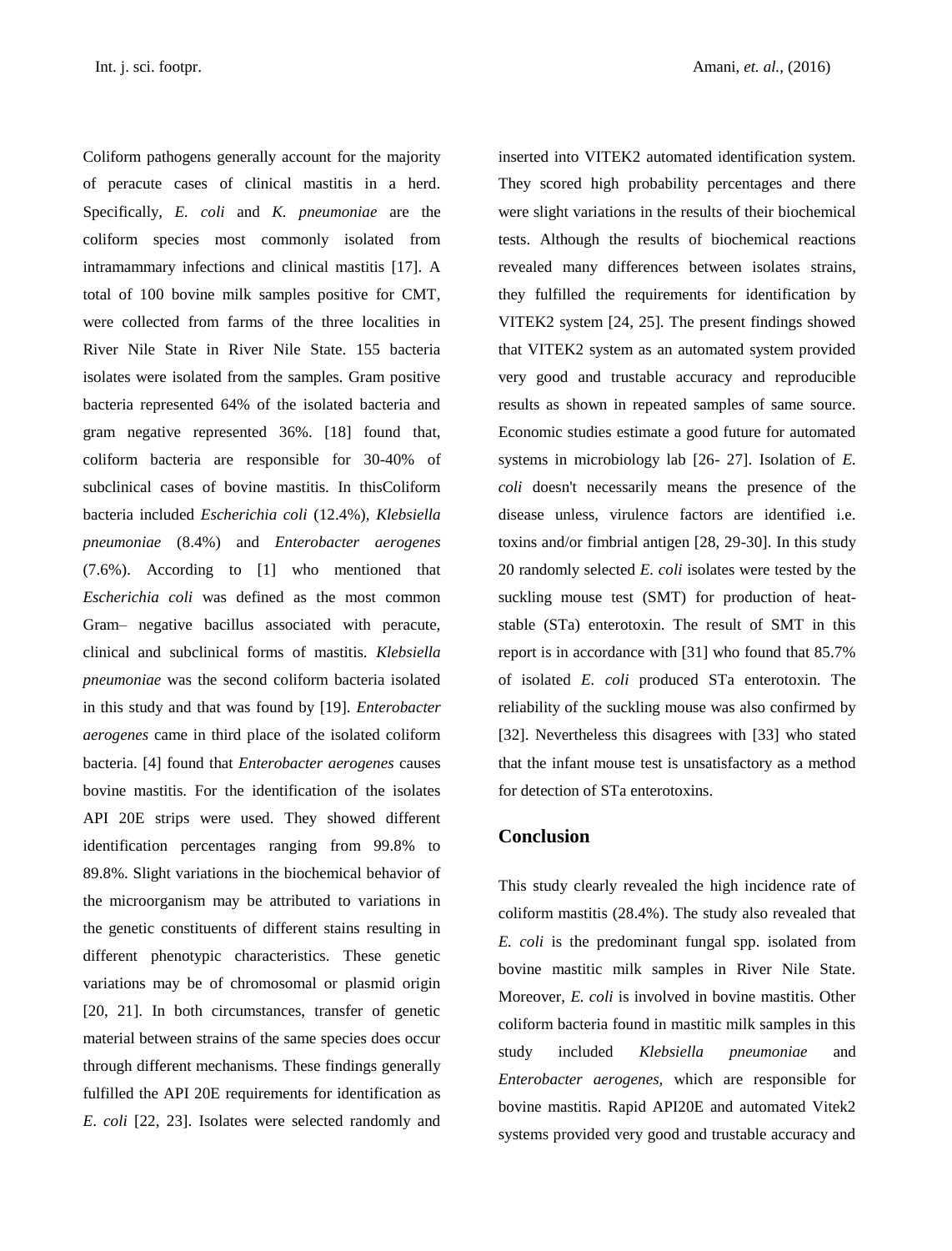### reproducibility.

Further studies should be carried out to investigate the predisposing factors related to the incidence of bovine coliform mastitis and to identify different causes of bovine mastitis. Further studies should include a survey of more animals in different farms and an extensive study of the significance of different microorganisms in bovine mastitis. Moreover the serotyping of isolates obtained from different areas should be given more attention.

## **Acknowledgement**

Authors are thankful to the University authorities for providing necessary facilities to carry out this research work.

## **References**

- [1] Anderson, K. L.; Smith, A. R.; Gustafsson, B. K.; Spahr, S. L. and White More, H. L. (1982). Diagnosis and treatment of acute mastitis in a large herd. J. Am. Vet. Med. Assoc., 191: 690-693.
- [2] Barrow GI, Feltham RK, Cowan K J and Steel GI. (2004). *Cowan and Steel's Manual for the Identification of Medical Bacteria. 3rd. ed*. Cambridge University Press. Cambridge.
- [3] Crichton, P. B. and Taylor, A. (1995). Biotyping of *E. coli* in microwell plates*. Br. J. Biomed. Sci*., 52 (3): 173-7.
- [4] David HP. (2005). Microbial Identification Using the Biomerieux Vitek2 System, biomerieux, MO, USA. Online published doc on net, biomerieux official website., https:// apiweb.biomerieux.com
- [5] Dean AG, Ching YC, Williams RG and Harden LB. (1972). Test for *E. coli*  enterotoxin using infant mice. Applicated in a

study of diarrhea in children in Honolulu*. J. Infect. Dis*. 125: 407- 411.

- [6] Dean, A. G.; Ching, Y. C.; Williams, R. G. and Harden, L. B. (1972). Test for *E. coli* enterotoxin using infant mice. Applicated in a study of diarrhea in children in Honolulu*. J. Infect. Dis*., 125: 407- 411.
- [7] Ellaithi SO. (2004). Characterization of *E*. *coli*  isolated from diarrhoeic calves in the Sudan. Ph.D. Thesis. Univ. Khartoum. Sudan.
- [8] Frost A.J., Wanasingue D.D., Woolcock J.B., Some factors affecting selective adherence of microorganisms in the bovine mammary gland, Infect. Immun. 15 (1977) 245–253.
- [9] Funke, G.; Monnet, D.; DeBernardis, C.; Von Graevenilz, A. and Freney. (1998). Evaluation of the vitek 2 system for rapid identification of medically relevant gram-negative rods.*Clin. Microbiol*., 36: 1948- 1952.
- [10] Giannella, R. A. (1976). Suckling mouse model for detection of heat-stable *E*. *coli* enterotoxin. Characteristics for the model. *Infect*. *Immune*., 14: 95- 99.
- [11] Gyles CL. (1971). Heat labile and heat stable forms of enterotoxin for *E*. *coli* strains enteropathogenic for pigs. *Ann. N. Y. Acad. Sci*. 176: 314- 322.
- [12]Haghour, R. and Ibrahim, A. E. (1980). Incidence of mastitis and Brucellosis in some dairy farms in Syria as revealed by laboratory examination of milk. Sud. J. Vet. Sci. Anim. Husb., 21, 10-12.
- [13]Hogan J.S., Gonzalez R.N., Harmon R.J., Nickerson S.C., Oliver S.P., Pankey J.W., Smith K.L., Laboratory Handbook on Bovine Mastitis, National Mastitis Council, Inc., Madison, Wisconsin, USA, 1999.
- [14]Holmes B, Willcox WR and Lapage SP.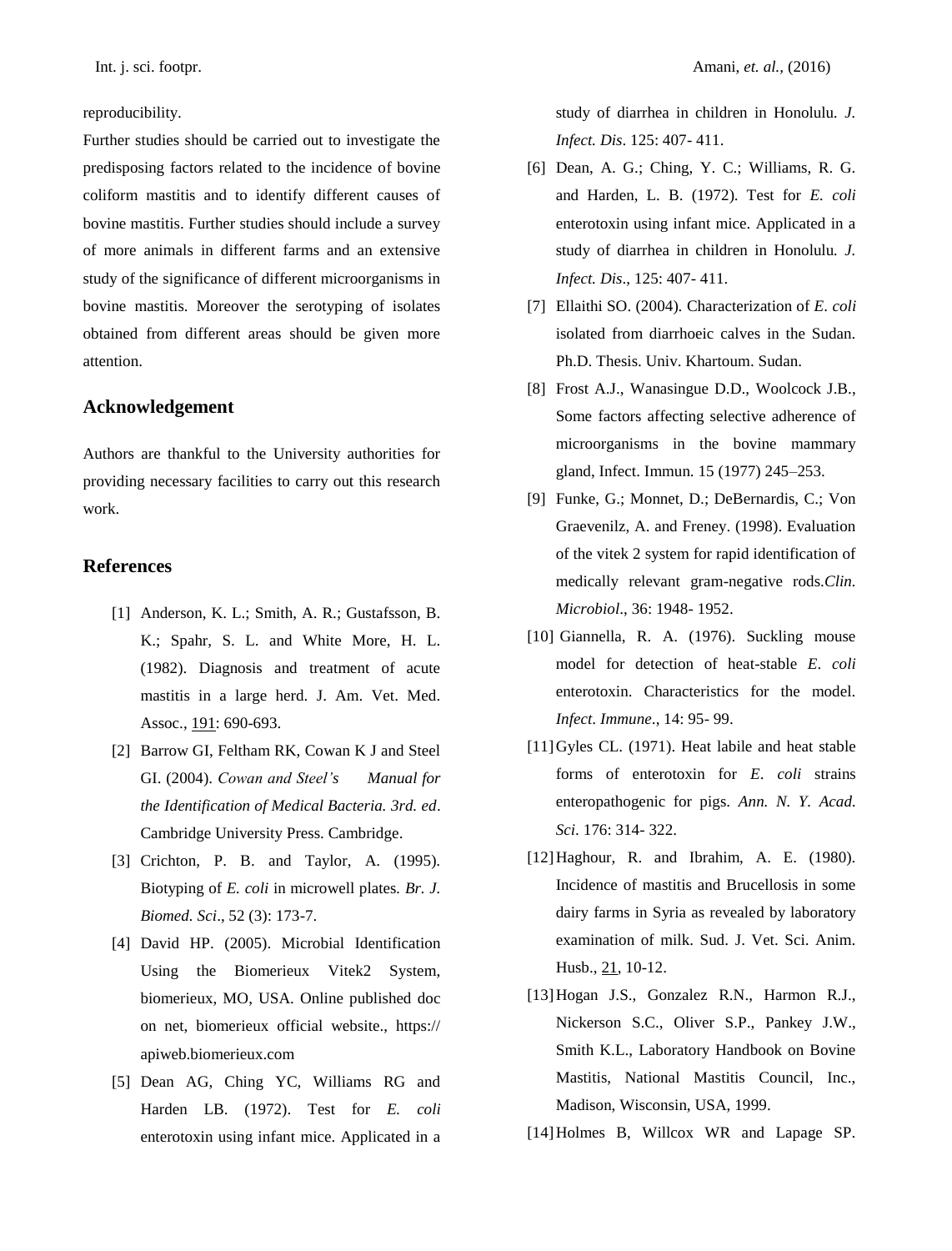(1978). Identification of Enterobacteiaceae by the API 20E system. *J*. *Clin*. *Path*. 31: 22- 30.

- [15]Jha, V. C.; Hakur, R. P. and Yadar, J. N. (1994). Bacterial species isolated from bovine mastitis and their antibiotic sensitivity patterns. Vet. Rev, Katmandu., 9, 21-23. CAB. Abst.
- [16] Mc Donald, J. S. (1977). Streptococci and staphylococcal mastitis. J. Am. Vet. Med. Assoc., 170, 1157-1159.
- [17]Mc Donald, J. S. (1977). Streptococci and staphylococcal mastitis. J. Am. Vet. Med. Assoc., 170, 1157-1159.
- [18]Nakazawa M, Sugimoto C, Isayama Y and Koshiwazaki M. (1987). Virulence factors in *E*. *coli* isolated from piglets with neonatal and post weaning diarrhoea in Japan. *J*. *Vet*. *Micro*. 13: 291- 300.
- [19]O'Hara CM. (2005). Manual and automated instrumentation for identification of Enterobacteriaceae and other aerobic Gram-Negative Bacilli. *Clin. Microbiol. Rev* DOI: 10.1128/CMR.18.1.147-162; 18(1):147.
- [20]Oliver S.P., Bushe T., Growth inhibition of *Escherichia coli* and *Klebsiella pneumoniae* during involution of the mammary gland: relation to secretion composition, Am. J. Vet. Res. 48 (1987) 1669–1673.
- [21]Oliver S.P., Bushe T., Growth inhibition of *Escherichia coli* and *Klebsiella pneumoniae* during involution of the mammary gland: relation to secretion composition, Am. J. Vet. Res. 48 (1987) 1669–1673.
- [22]Opdebeeck J.P., Frost A.J., O'Boyle D., Adhesion of *Staphylococcus aureus* and *Escherichia coli* to bovine udder epithelial cells, Vet. Microbiol. 16 (1988) 77–86.
- [23]Otto-Karg I, Jandl S, Muller T, Stirzel B,

Frosch M, Hebestreit H and Abele Horn M. (2009). Validation of Vitek 2 Nonfermenting Gram Negative cards and Vitek 2 version 4.02 Software for identification and antimicrobial susceptibility testing of non-fermenting Gram-Negative rods from patients with cystic fibrosis, *Journal of Clinical Microbiology*, 47(10): 3283- 3288.

- [24]Poutrel B., Rainard P., Hemolytic and bactericidal activities of bovine complement in mammary secretions of cows during the early nonlactating (dry) period, Am. J. Vet. Res. 47 (1986) 1961–1962
- [25]Quinin PJ, Markey BK, Leonard FC, Fitzpatrick ES, Fanning S and Hartigan PJ. (2011). Veterinary microbiology and microbial diseases. Virginia. Willey – Blackwell U.S.A.
- [26]Radostits, O. M.; Gay, C.C.; Hinchcliff, K. W. and Constable, P. D. (2012). Veterinary Medicine*,* A text book of the diseases of cattle, sheep, pigs and goats.  $10^{th}$  ed. Philadelphia. U.S.A.
- [27]Sack R B. (1980). Enterotoxigenic *E*. *coli*  identification and characterization. *J*. *Infec*. *Dis* 2004; 142 (2): 279- 286.
- [28] Shetty N, Hill G and Ridgway GL. (1998). The Vitek analyser for routine bacterial identification and susceptibility testing: protocols, problems, and pitfalls; *Journal of Clinical Pathology*; 51:316- 323.
- [29]Simoons-Smit AM and Maclaren DM. (1994). Comparison of VITEK2 and Cobas microsystems with a semiautomated conventional microsystem for identification and susceptibility testing of gram negative bacilli. *J. Clin. Path.* 47: 71- 75; doi:10. 1136/ jcp. 47. 1. 71.